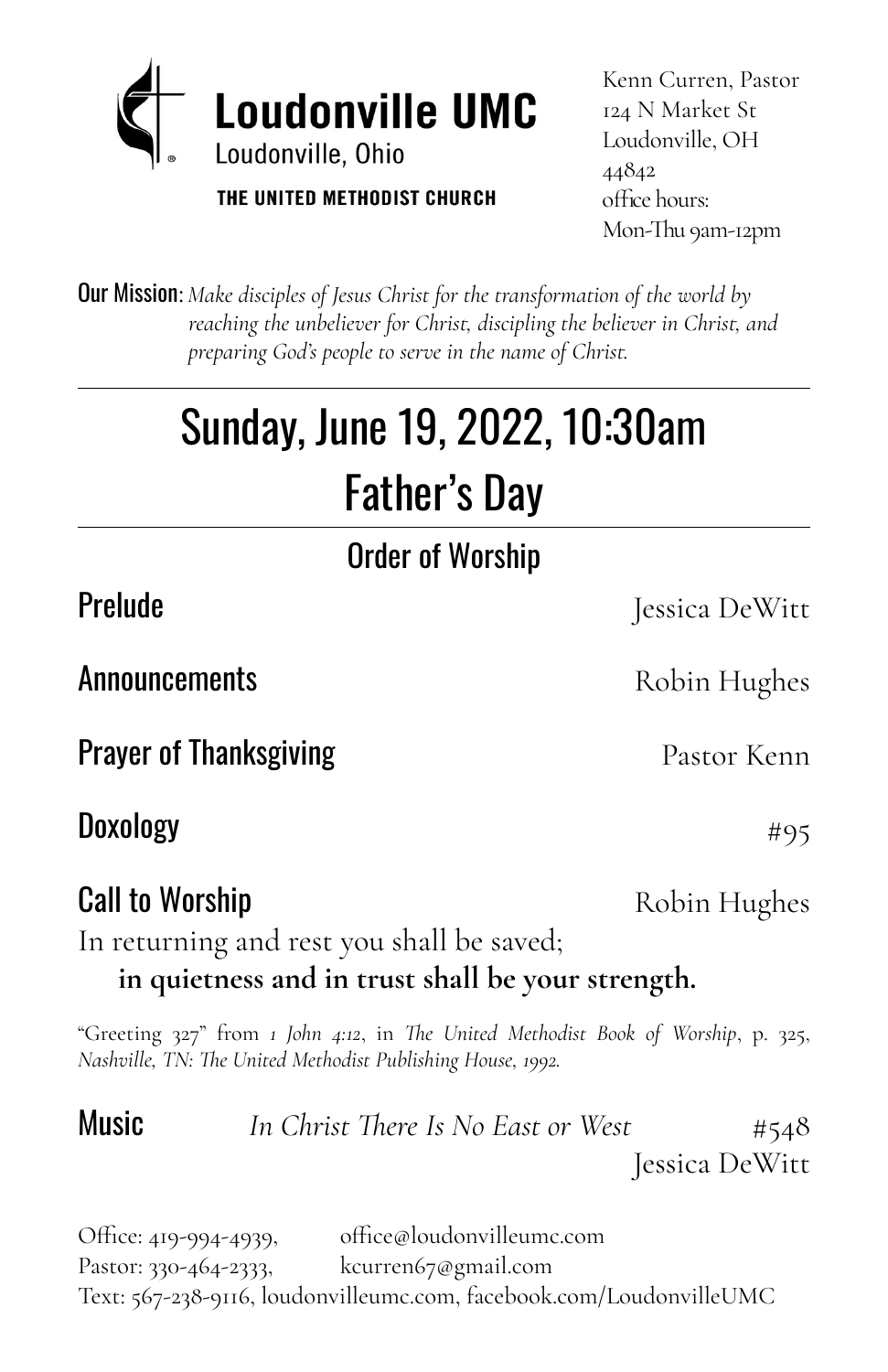| Time of Praise and Prayer<br><b>Sharing of Joys and Concerns</b><br><b>Prayers of the People</b><br>The Lord's Prayer |                           | Pastor Kenn            |  |  |  |
|-----------------------------------------------------------------------------------------------------------------------|---------------------------|------------------------|--|--|--|
| <b>Music</b>                                                                                                          | One Bread, One Body       | #620<br>Jessica DeWitt |  |  |  |
| The Children's Message                                                                                                |                           |                        |  |  |  |
| <b>Scripture Reading</b>                                                                                              | Galatians 3:23-29         | Pastor Kenn            |  |  |  |
| The Message                                                                                                           | Children of God           | Pastor Kenn            |  |  |  |
| Music                                                                                                                 | God Will Take Care of You | #130<br>Jessica DeWitt |  |  |  |
| <b>Benediction</b>                                                                                                    |                           | Pastor Kenn            |  |  |  |
| Postlude                                                                                                              |                           | Jessica DeWitt         |  |  |  |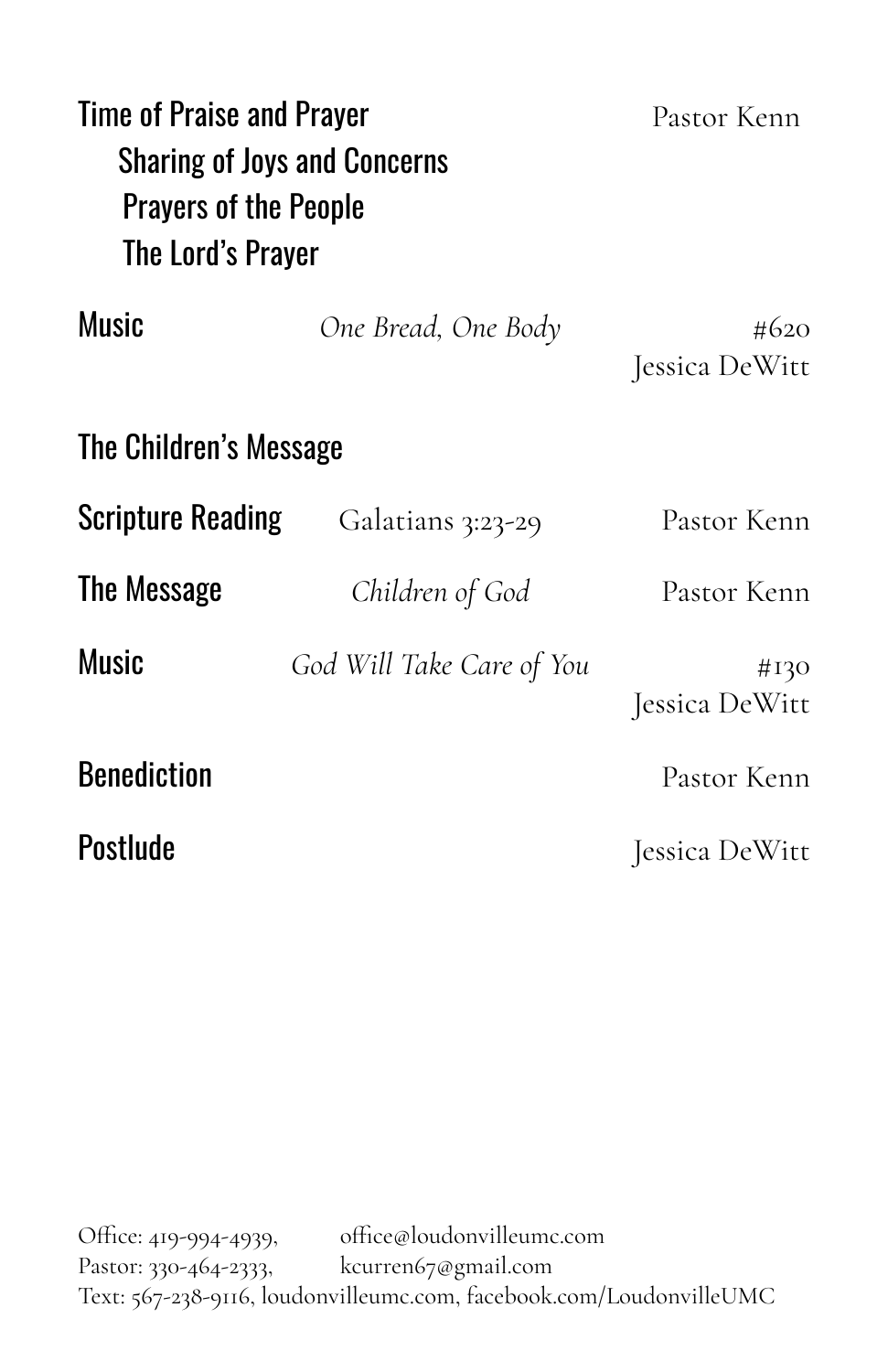## Sunday, June 19, 2022

#### Prayer Concerns

Kenze Carson—Emma Whitaker's great-niece Meggin Kraft—Carol Speck's granddaughter Mary Warbel—Mike and Sally's daughter Ricky Zellner—Carol Bordner's grandson Eileen Lowe—Sandy Esto's friend Kristi Ray Tim Ray Sandy Close Ed Weltmer Carol Baker Nila Thewlis Pam Swain Jim Jones—Carol Speck's son Martha Henley Dan and Carol Speck Carol Bordner Florence Lowe Brian – from Carol Speck The family of Jean Hughes John & Lucy Ullman – Sharon Brewer's parents

Jacob Shea—Emma Whitaker's friend's son Rev. Charles Titko—David Titko's brother Emma Whitaker and her daughters Kiera—Florence Lowe's granddaughter Mike Kassinger—Pam's husband Ned Burgess Norma H.—Nila Thewlis' friend Holly – Nila's daughter Ayla Uhl – Kathy Cates' friend Jim Miller – Nila Thewlis' friend's husband

#### Please let the church office know of updates to the prayer list. We are thankful for God's answer to prayer and help in troubled times.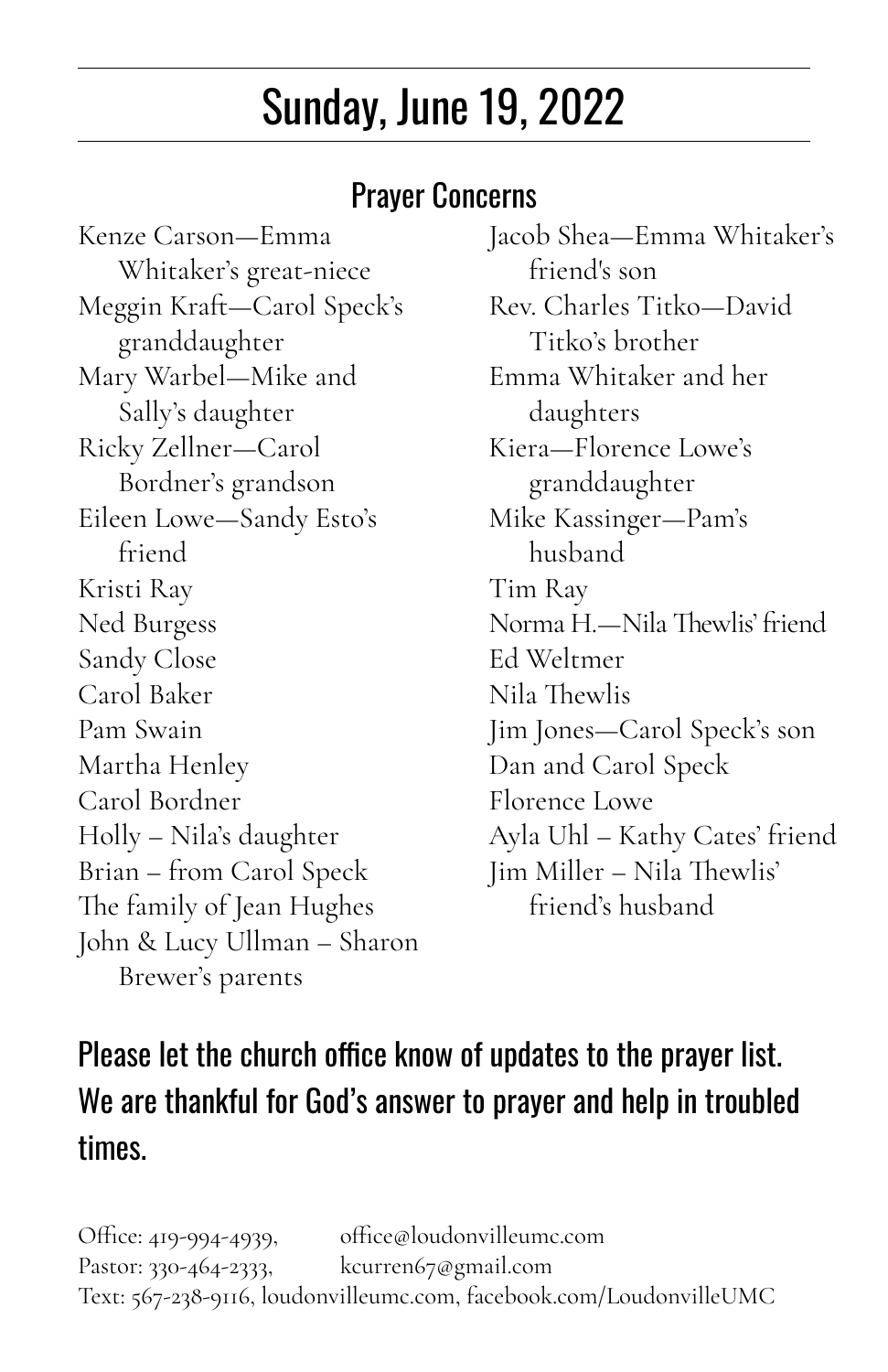#### Serving in Worship This Week

| Pastor: Kenn Curren                | <b>Greeter:</b> Jim & Sharon Brewer |
|------------------------------------|-------------------------------------|
| Liturgist: Robin Hughes            | <b>Acolyte:</b> Henry Thompson      |
| Head Usher: Gene Heller            | <b>Sound Tech: Steve Hughes</b>     |
| <b>Choir Director: Barb Burd</b>   | <b>Flower Wreaths: Sharon Ray</b>   |
| <b>Accompanist:</b> Jessica DeWitt |                                     |

|                               |                | By the Numbers                                              |     |
|-------------------------------|----------------|-------------------------------------------------------------|-----|
| <b>Last Week's Attendance</b> |                | Average Attendance*                                         |     |
| Worship                       | 50             | Worship                                                     | 47  |
| Nursery Sunday School         | $\overline{2}$ | Nursery Sunday School                                       | T   |
| <b>Elementary Sunday</b>      | 6              | <b>Elementary Sunday</b>                                    |     |
| School                        |                | School                                                      |     |
| Tween Sunday School           |                | Tween Sunday School                                         | T   |
| Online                        | 90             | Online                                                      | IT2 |
|                               |                | *Average Attendance is reported from 7/1/2021 to 6/30/2022. |     |

#### This Month's Sponsors

Altar Arrangements Sponsor: June's altar candle is sponsored by the Uhler family in honor of Jean Rice's birthday.

**Radio Broadcast Sponsor:** June's radio broadcasts are sponsored by the Nila Thewlis in memory of her husband, Ken Thewlis and in honor of her grandchildren.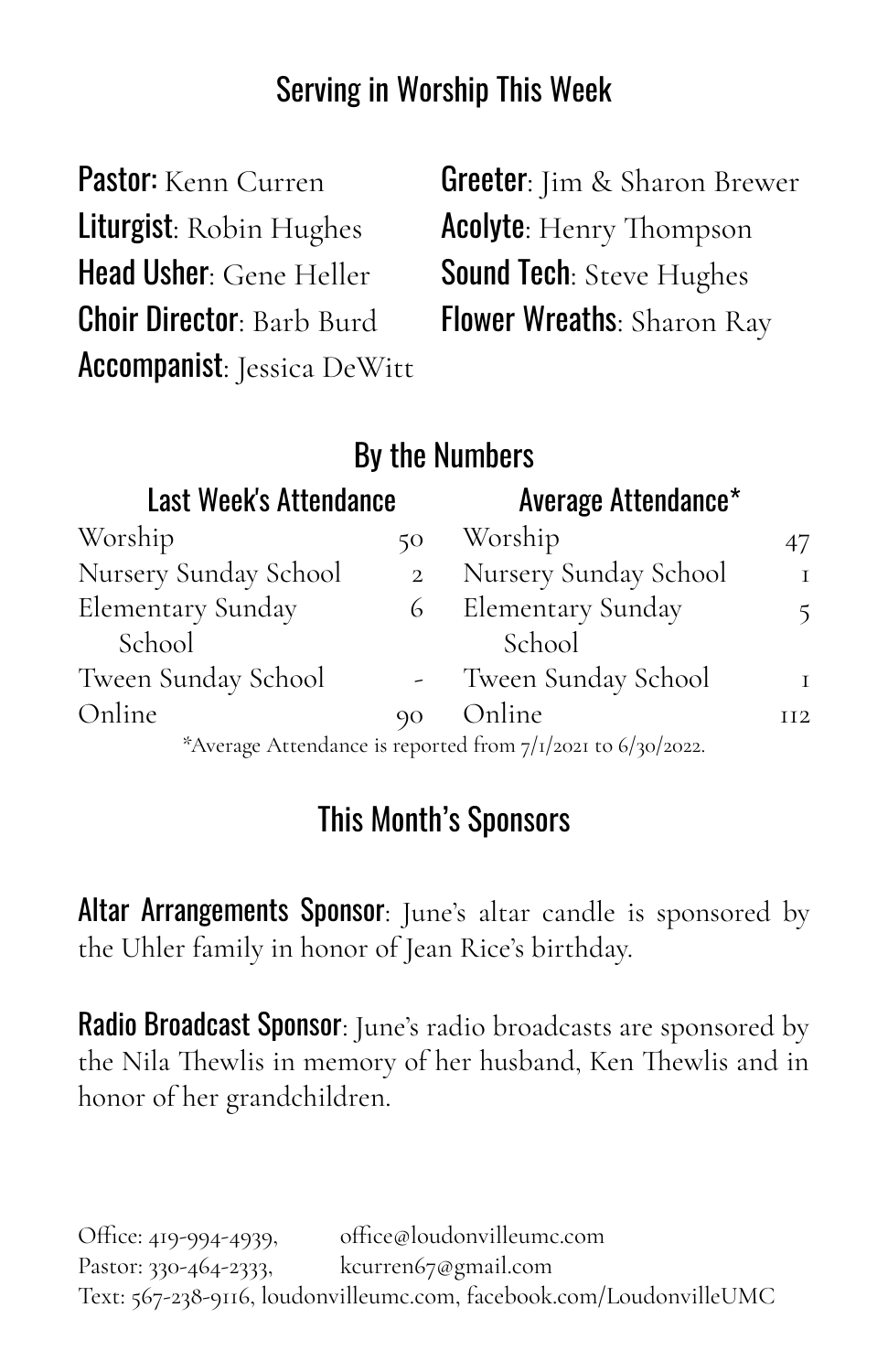### Announcements June 19, 2022

#### Community Vacation Bible School

Mark your calendar for the Community VBS! Anchored: Deepening Faith in God on July 11,12 and 13. This year it will be held at Trinity Community Church. There will be a light "kid-friendly" meal at 5:30 and VBS will be from 6-8. Please register in advance by July I at: tccloudonville.org. If you are willing to volunteer as a kitchen helper, crew leader or teacher, contact Rhonda Close 330 465 0947.

#### Back to School Collection

Loudonville Church Women are asking the congregation to collect new boys and girls socks and underwear for grades kindergarten thru 12 for Back To School. Please contact Patty Hunter for more information.

#### Operation Christmas Child – monthly item collection

Collection for June is toys. Soccer ball (deflated) with small air pump, small dolls, jump rope, card games, etc.

#### Praisestock 2022 Event – Mount Vernon

Praisestock is an annual outdoor live Christian music festival and worship event in Knox County. Sunday, August 21 at Ariel Foundation Park in Mount Vernon. The day will start with a community worship service at 10am. Various bands, performers and worship teams will continue to worship from Noon to 6pm. Visit [www.praisestock.org](http://www.praisestock.org/) for more information.